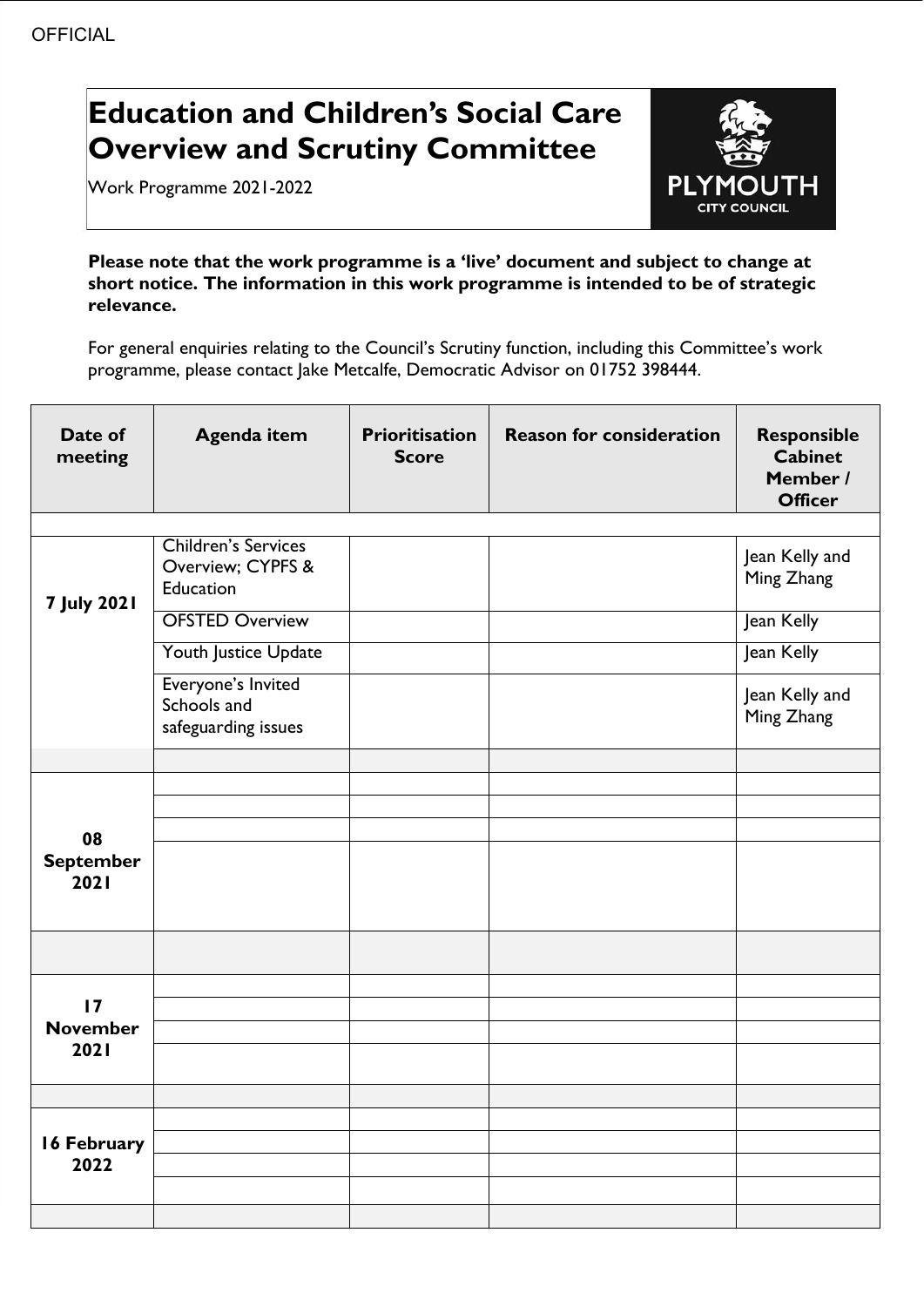| Date of<br>meeting                    | <b>Agenda item</b> | <b>Prioritisation</b><br><b>Score</b> | <b>Reason for consideration</b> | <b>Responsible</b><br><b>Cabinet</b><br>Member /<br><b>Officer</b> |  |  |
|---------------------------------------|--------------------|---------------------------------------|---------------------------------|--------------------------------------------------------------------|--|--|
| Items to be scheduled                 |                    |                                       |                                 |                                                                    |  |  |
|                                       |                    |                                       |                                 |                                                                    |  |  |
| <b>Select Committee Reviews</b>       |                    |                                       |                                 |                                                                    |  |  |
| To be<br>scheduled                    |                    |                                       |                                 |                                                                    |  |  |
| <b>Joint Select Committee Reviews</b> |                    |                                       |                                 |                                                                    |  |  |
|                                       |                    |                                       |                                 |                                                                    |  |  |